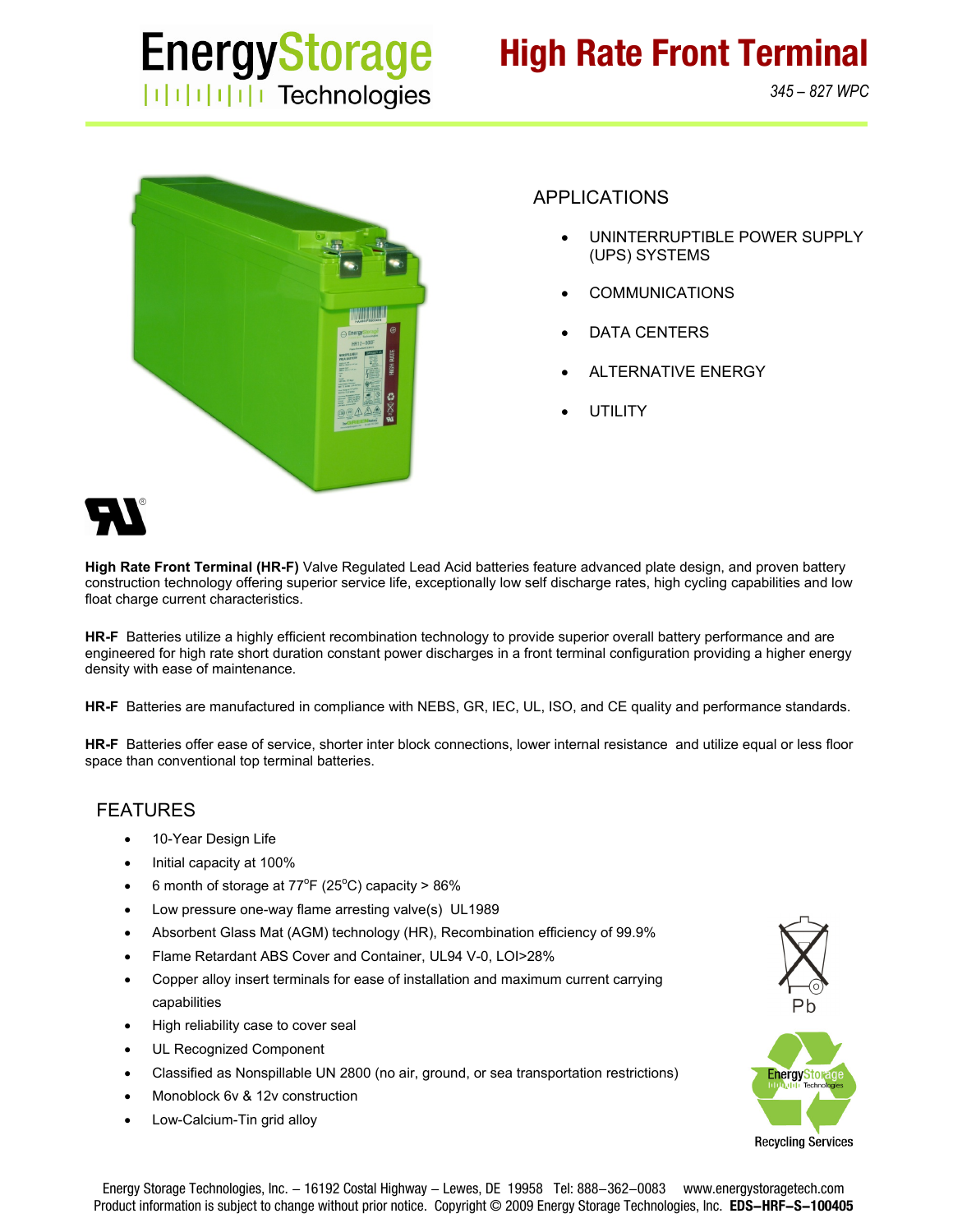# **EnergyStorage ITHEFFITE** Technologies

### INDUSTRY COMPLIANCE

- UL Recognized Component 924, for use in or width listed UL1778, UL1989 and UL924 systems
- UL Certified Vertical Flame Test Rating 94V-0
- NEBS Version 4, Level 3
- Telcordia GR-1089-CORE, Issue 4
- Telcordia GR-63-CORE, Issue 4
- IEC 60896-21/-22
- ISO9001:2000, 14001
- OHSAS18000

#### SEISMIC

- NEBS Earthquake Risk Seismic Zone 4 Compliant
- Exceeds 1997 UBC Zone 4 seismic requirements for at or below grade installations
- Exceeds 2007 IBC requirements for 125% g level

#### **TRANSPORTATION**

- Classified as Nonspillable UN 2800 and meet the Nonspillable criteria listed in DOT-CFR Title 49, 171-189 (d) (3) (i) and (ii) and exempt from CFR 49, Subchapter C requirements
- Meets transportation conditions of IMDG exemption 238, IATA/ICAO Special Provision A67 (Not Restricted)

## SPECIFICATIONS

| <b>Float Charging Voltage</b>                                                    | Equalize / Cycle or<br>Freshening at Installation Charging Voltage                     |  |  |  |  |  |  |  |  |  |
|----------------------------------------------------------------------------------|----------------------------------------------------------------------------------------|--|--|--|--|--|--|--|--|--|
| 2.25Vpc to 2.27Vpc @ 77 <sup>o</sup> F (25 <sup>o</sup> C)                       | 2.35 Vpc to 2.40 Vpc @ 77 °F (25 °C)                                                   |  |  |  |  |  |  |  |  |  |
| See Operations and Maintenance Manual for specific guidelines and recharge times |                                                                                        |  |  |  |  |  |  |  |  |  |
|                                                                                  |                                                                                        |  |  |  |  |  |  |  |  |  |
|                                                                                  | -2 mV/cell/°F > 77°F (-3.6 mV/cell /°C > 25°C)                                         |  |  |  |  |  |  |  |  |  |
| <b>Charging Temperature Compensation</b>                                         | +2 mV/cell/°F < 77°F (+3.6 mV/cell/°C < 25°C)                                          |  |  |  |  |  |  |  |  |  |
|                                                                                  |                                                                                        |  |  |  |  |  |  |  |  |  |
| Maximum AC Ripple (Charger)                                                      | <b>Maximum Charge Current</b>                                                          |  |  |  |  |  |  |  |  |  |
| 0.5% RMS, 1.5% peak-to-peak for float charge<br>voltage for best results         | $C_5$ Rate Amps (5 hour rate $\omega$ 1.75 vpc)                                        |  |  |  |  |  |  |  |  |  |
|                                                                                  |                                                                                        |  |  |  |  |  |  |  |  |  |
| Electrolyte                                                                      | <b>Self Discharge Rate</b>                                                             |  |  |  |  |  |  |  |  |  |
| Absorbed 1.300 s.g. $H2SO4$                                                      | $\leq$ 2% per month at 77 $\degree$ F (25 $\degree$ C)                                 |  |  |  |  |  |  |  |  |  |
|                                                                                  |                                                                                        |  |  |  |  |  |  |  |  |  |
| <b>Relief Valve</b>                                                              | Self Resealing; Operates at 2 to 3 psi and is complete<br>with integral flame arrestor |  |  |  |  |  |  |  |  |  |
|                                                                                  |                                                                                        |  |  |  |  |  |  |  |  |  |
| <b>Terminal Type</b>                                                             | M6-M, M6-F, M8-M, M8-F                                                                 |  |  |  |  |  |  |  |  |  |
| Torque $(M6) / (M8)$                                                             | Retorque                                                                               |  |  |  |  |  |  |  |  |  |
| 90 in-lbs (10 Nm) / 110in-lbs (12.4 Nm)                                          | 78 in-lbs (8 Nm) / 90 in-lbs (10 Nm)                                                   |  |  |  |  |  |  |  |  |  |

| <b>Operating Temperature Range</b> |                                                                          |  |  |  |  |  |  |  |
|------------------------------------|--------------------------------------------------------------------------|--|--|--|--|--|--|--|
| <b>Nominal</b>                     | <b>Discharge</b>                                                         |  |  |  |  |  |  |  |
| +74°F (24°C) to 80°F (27°C)        | -40°F (-40°C) to +140°F (60°C)                                           |  |  |  |  |  |  |  |
| Charge                             | <b>Storage Temperature Range</b>                                         |  |  |  |  |  |  |  |
| -20°F (-28°C) to +122°F (50°C)     | $-4^{\circ}$ F (-20 $^{\circ}$ C) to +104 $^{\circ}$ F (40 $^{\circ}$ C) |  |  |  |  |  |  |  |

Energy Storage Technologies, Inc. - 16192 Costal Highway - Lewes, DE 19958 Tel: 888-362-0083 www.energystoragetech.com Product information is subject to change without prior notice. Copyright © 2009 Energy Storage Technologies, Inc. **EDS-HRF-S-100405**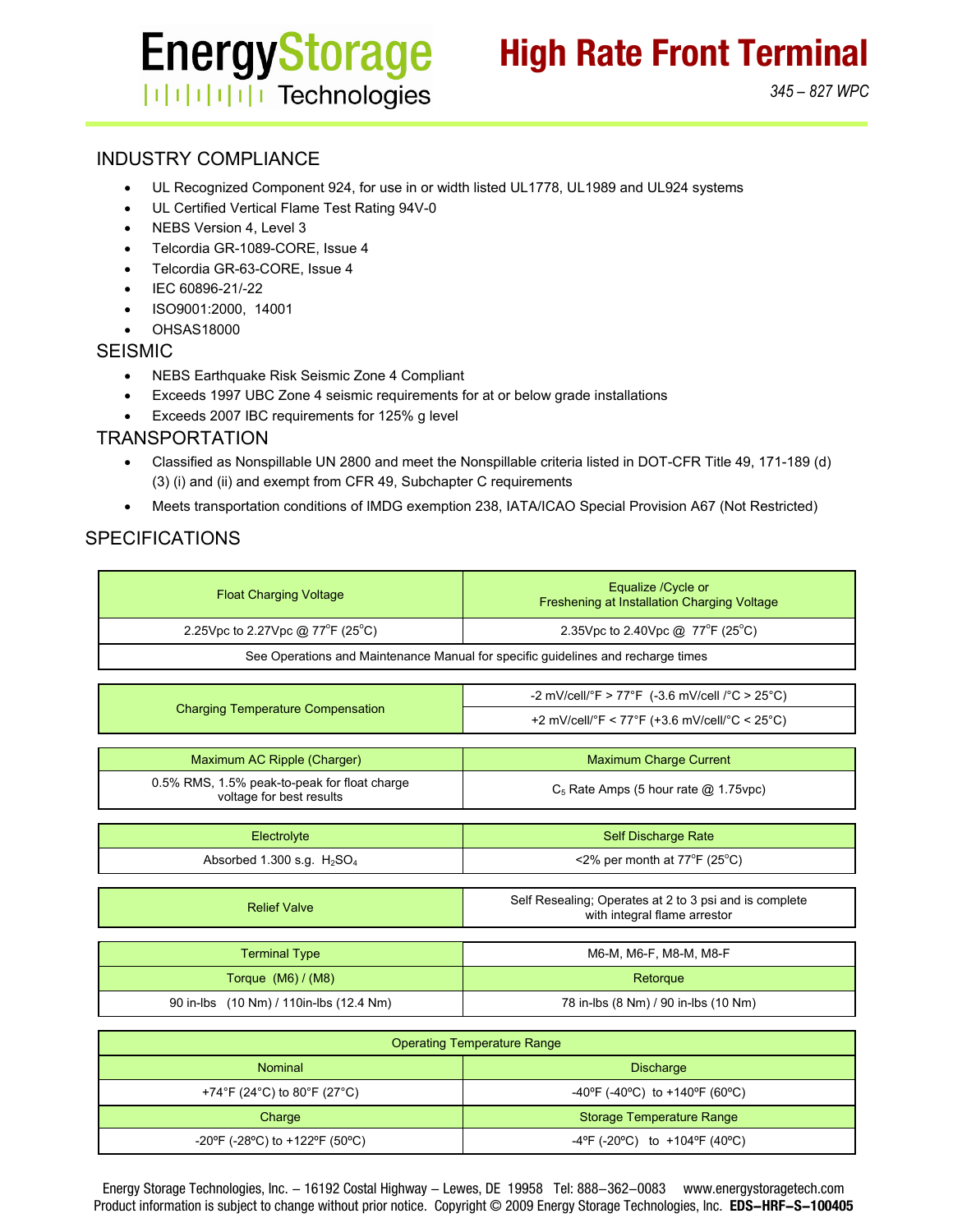# **EnergyStorage High Rate Front Terminal** | | | | | | | | | | Technologies

*345 – 827 WPC*



# PHYSICAL PROPERTIES - DIMENSIONS

| Model No.        | v  | WPC@<br>15min<br>$1.67$ vpc | Ah $@$<br>20 hr<br>$1.75$ vpc | Length<br>(A) |     | <b>Length Base</b><br>(B) |     | Width<br>(C) |     | <b>Total Height</b><br>(D) |     | Weight |    | Term.<br>Type |
|------------------|----|-----------------------------|-------------------------------|---------------|-----|---------------------------|-----|--------------|-----|----------------------------|-----|--------|----|---------------|
|                  |    |                             |                               | in            | mm  | in                        | mm  | in           | mm  | in                         | mm  | lbs.   | kg |               |
| HR12-350F        | 12 | 345                         | 110                           | 20.00         | 508 | 20.00                     | 508 | 4.33         | 110 | 9.29                       | 236 | 72     | 33 | $M6-F$        |
| <b>HR12-400F</b> | 12 | 411                         | 131                           | 21.70         | 552 | 21.70                     | 552 | 4.33         | 110 | 9.41                       | 239 | 80     | 36 | M6-F          |
| <b>HR12-450F</b> | 12 | 443                         | 141                           | 21.70         | 552 | 21.70                     | 552 | 4.33         | 110 | 9.41                       | 239 | 90     | 41 | M6-F          |
| <b>HR12-490F</b> | 12 | 593                         | 157                           | 21.70         | 552 | 21.70                     | 552 | 4.33         | 110 | 11.30                      | 288 | 100    | 45 | $M6-F$        |
| <b>HR12-530F</b> | 12 | 526                         | 168                           | 21.70         | 552 | 21.70                     | 552 | 4.33         | 110 | 11.30                      | 288 | 108    | 49 | $M6-F$        |
| <b>HR12-600F</b> | 12 | 591                         | 185                           | 22.40         | 560 | 20.70                     | 526 | 4.90         | 125 | 12.40                      | 316 | 118    | 54 | $M6-M$        |
| <b>HR12-650F</b> | 12 | 660                         | 195                           | 22.40         | 560 | 20.70                     | 526 | 4.90         | 125 | 12.40                      | 316 | 132    | 60 | $M6-M$        |
| <b>HR12-725F</b> | 12 | 727                         | 235                           | 26.50         | 672 | 25.80                     | 655 | 5.20         | 132 | 12.40                      | 316 | 145    | 66 | $M8-M$        |
| <b>HR12-800F</b> | 12 | 827                         | 260                           | 26.50         | 672 | 25.80                     | 655 | 5.20         | 132 | 12.40                      | 316 | 163    | 74 | $M8-M$        |

# Constant Power Discharge in Watts per Cell at 77°F (25°C)

| Model No.        | Runtime to 1.67 vpc |                   |                   |                   |                   |                   |                   |                   |                   | Runtime to 1.75 vpc |       |      |  |  |
|------------------|---------------------|-------------------|-------------------|-------------------|-------------------|-------------------|-------------------|-------------------|-------------------|---------------------|-------|------|--|--|
|                  | 5 <sub>min</sub>    | 10 <sub>min</sub> | 15 <sub>min</sub> | 20 <sub>min</sub> | 30 <sub>min</sub> | 45 <sub>min</sub> | 60 <sub>min</sub> | 90 <sub>min</sub> | 1.5 <sub>hr</sub> | 2hr                 | 3hr   | 4hr  |  |  |
| HR12-350F        | 624                 | 457               | 345               | 278               | 213               | 164               | 129               | 91                | 89                | 71                  | 51    | 43   |  |  |
| HR12-400F        | 743                 | 544               | 411               | 330               | 253               | 196               | 154               | 108               | 106               | 85                  | 61    | 51   |  |  |
| <b>HR12-450F</b> | 802                 | 588               | 443               | 357               | 274               | 211               | 166               | 117               | 115               | 91                  | 66    | 55   |  |  |
| HR12-490F        | 891                 | 653               | 493               | 396               | 304               | 235               | 185               | 130               | 128               | 102                 | 74    | 61   |  |  |
| <b>HR12-530F</b> | 951                 | 696               | 526               | 422               | 324               | 250               | 197               | 138               | 136               | 108                 | 79    | 65   |  |  |
| <b>HR12-600F</b> | 1,070               | 784               | 591               | 476               | 365               | 282               | 222               | 156               | 153               | 122                 | 89    | 73   |  |  |
| HR12-650F        | 1,130               | 871               | 656               | 530               | 406               | 313               | 247               | 174               | 170               | 136                 | 99    | 81   |  |  |
| HR12-725F        | 1.141               | 931               | 727               | 601               | 461               | 333               | 262               | 185               | 174               | 142.4               | 100.2 | 78.2 |  |  |
| HR12-800F        | 1,287               | 1,063             | 829               | 686               | 526               | 381               | 300               | 210               | 199               | 156.7               | 110.3 | 86.1 |  |  |

Energy Storage Technologies, Inc. - 16192 Costal Highway - Lewes, DE 19958 Tel: 888-362-0083 www.energystoragetech.com Product information is subject to change without prior notice. Copyright © 2009 Energy Storage Technologies, Inc. **EDS-HRF-S-100405**